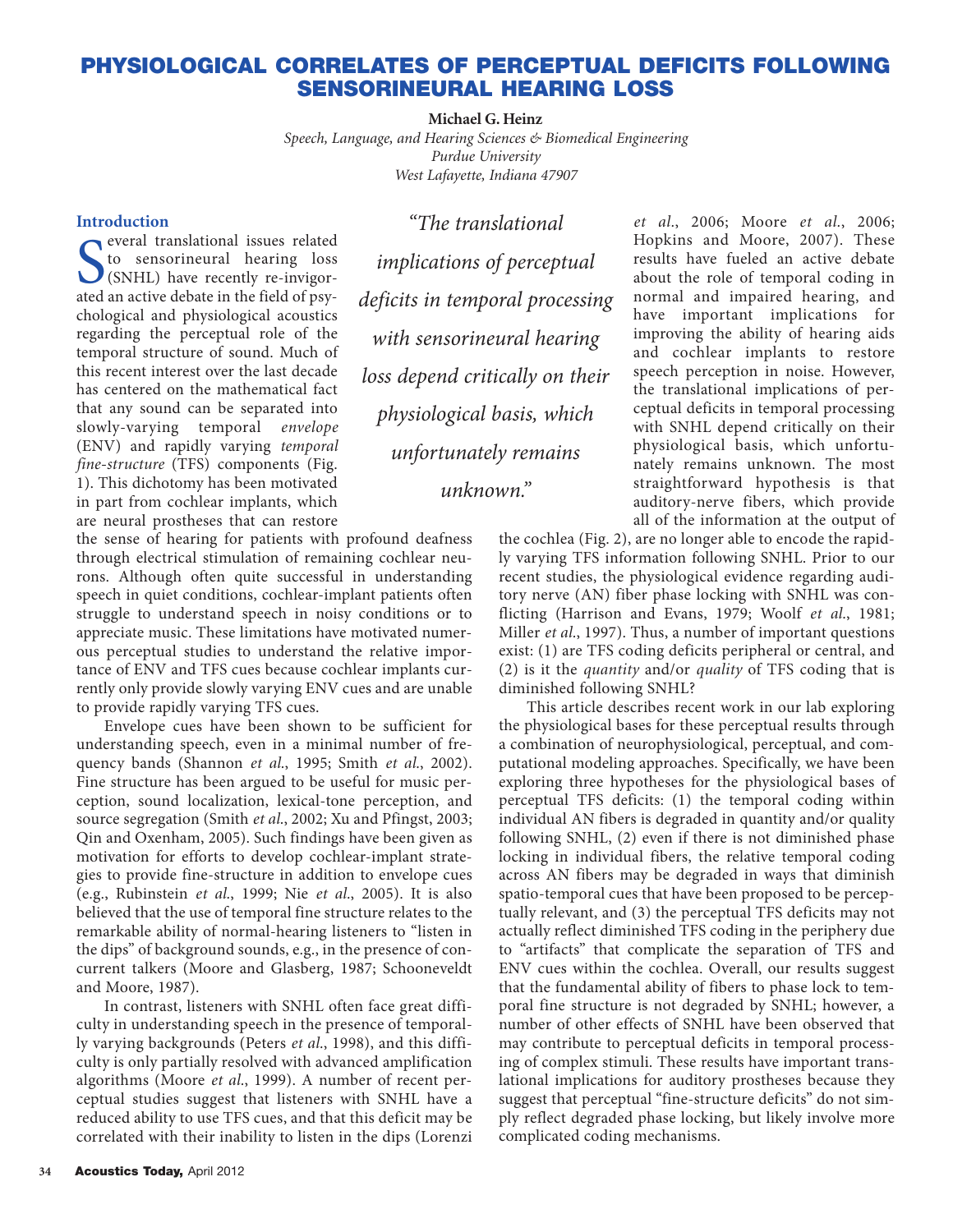

*Fig. 1. Any sound can be mathematically separated into a slowly varying temporal envelope (ENV) and a rapidly varying temporal fine structure (TFS) component. Each of these temporal components of sound has been suggested to have important perceptual roles. Recent evidence suggests that many listeners with sensorineural hearing loss have a specific deficit in their ability to use TFS cues.*

#### **Temporal coding in individual AN fibers**

To characterize the effects of SNHL on temporal coding in the auditory periphery, our experiments involve recording spike-train responses from chinchillas with normal hearing and from those with a noise-induced hearing loss (e.g., Kale and Heinz, 2010). Calibrated stimuli are presented via a monaural closed-field acoustic system. Glass micropipettes are used to record extracellularly from individual AN fibers as they exit the internal auditory canal, and action potential are timed with 10-μs accuracy. The noise-induced hearing loss

results in elevated thresholds of AN fibers by  $~10$  dB, along with broadened tuning that provides a good model of moderate SNHL. The excellent sensitivity and sharp tuning that benefit normal-hearing listeners are thought to relate to cochlear amplification provided to low-level sounds by outer-hair-cell (OHC) electromotility (Robles and Ruggero, 2001; Liberman *et al.*, 2002). Inner hair cells (IHCs) are the sensory transducers that convert basilar-membrane motion into neural responses. Numerous physiological studies of SNHL support a framework in which damage to both OHCs and IHCs is important for the neural coding of sound (Liberman and Dodds, 1984; Heinz and Young, 2004). Furthermore, recent studies suggest that significant synaptic degeneration can occur following noise exposure, even in cases of "temporary" hearing loss (Kujawa and Liberman, 2009).

We have characterized temporal

coding in AN fiber responses to a variety of stimuli, ranging from simple pure tones, to more complex but narrowband stimuli such as sinusoidally amplitude modulated (SAM) tones and single-formant stimuli, to complex broadband sounds such as noise and speech. The strength of temporal coding to periodic signals is most often quantified using the vectorstrength metric, which ranges from 0 to 1 to indicate the degree to which spikes phase lock to a particular phase of the periodic cycle. For non-periodic stimuli, recently developed techniques that use shuffled correlograms (similar to auto- and cross-correlation functions in signal processing) provide metrics that can be used to quantify temporal coding strength to the TFS and ENV components of the sound (Joris, 2003; Louage *et al.*, 2004).

For both the simple and complex stimuli we have considered in quiet conditions, our results have not shown any decrease in the strength of TFS coding in AN fibers. We interpret these results as suggesting that the fundamental ability of individual AN fibers to encode the rapidly varying TFS components of sound is not degraded with noiseinduced hearing loss. Thus, the most straightforward hypothesis based on the perceptual studies does not appear to be correct. This result could be interpreted as suggesting that a peripheral TFS coding deficit does not exist, and is perhaps created at more central levels of the auditory system. However, if we consider the fact that listeners with SNHL often do not actually have so much trouble in quiet situations, but rather struggle primarily in noisy conditions, then it is always possible that our studies of temporal coding in quiet situations have been missing something. In fact, very recent studies in our lab suggest that temporal coding of even pure tones in background noise is degraded following SNHL.

Auditory nerve fiber tuning curve



*Fig. 2. The temporal structure of sound is transmitted to the central nervous system through 30,000 auditory nerve (AN) fibers, each of which is tuned to a specific characteristic frequency (CF) determined by its location along the basilar membrane. Action potentials (or spikes) occur at times that are synchronized (or "phase locked") to the temporal fine structure and/or the temporal envelope of band-pass portions of the sound that enters the ear. Our experiments and computational modeling have been addressing three hypothesized physiological correlates for perceptual temporal fine-structure (TFS) deficits: (1) degraded TFS coding within individual AN fibers, (2) degraded spatio-temporal (across-fiber) cues in terms of reduced traveling-wave delays, and (3) whether cochlear transformations between acoustic TFS and neural envelope (ENV) complicate interpretations that perceptual TFS deficits are truly based on degraded physiological TFS coding.(Figure modified by Eric Young from Sachs et al. (2002), with permission from Springer and the Biomedical Engineering Society.)*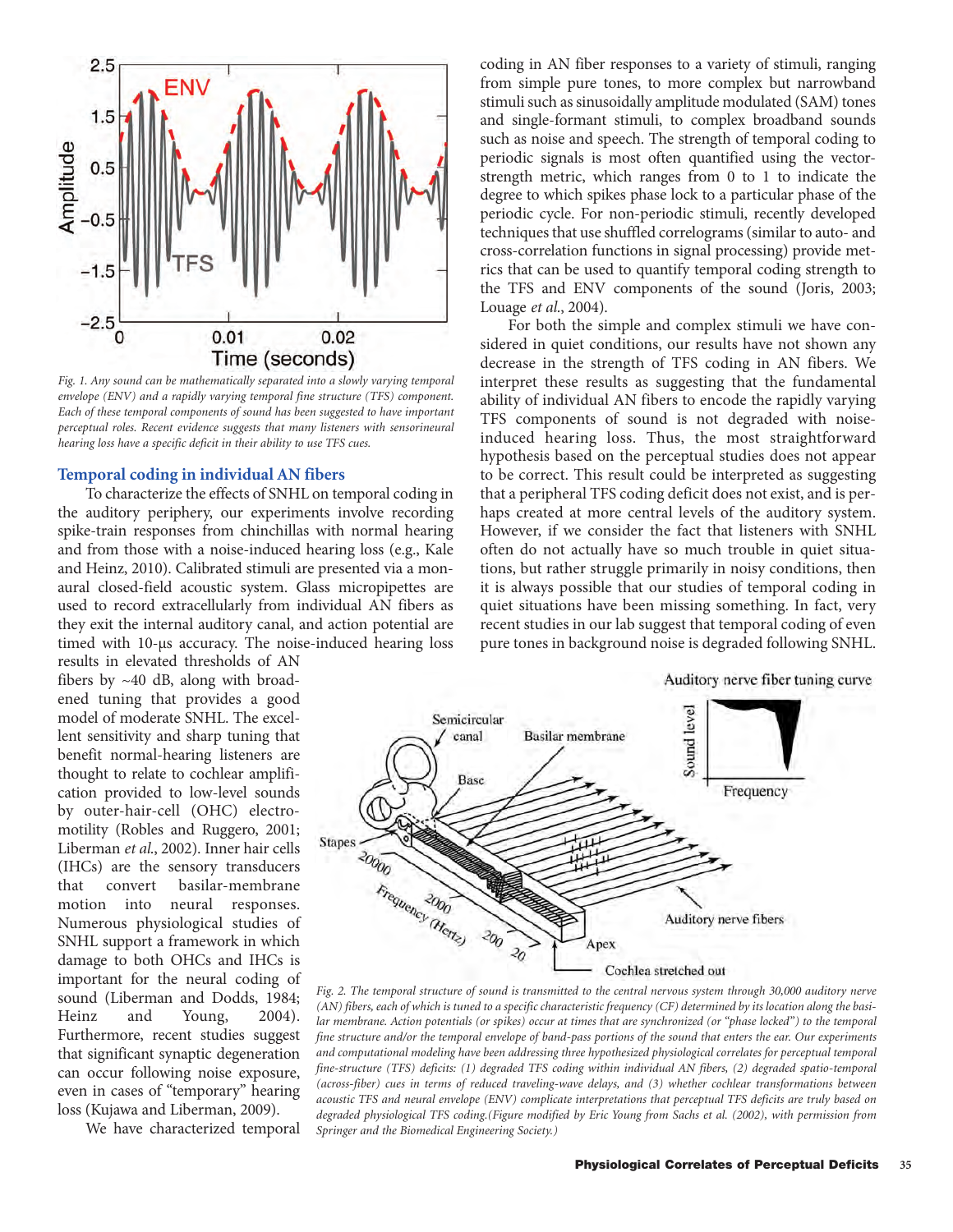Although background noise somewhat degrades phase locking in AN fibers in normal-hearing ears, the degradation is much more significant in AN fibers with noise-induced hearing loss. It is likely that this results from broadened tuning in impaired ears, which allows more noise through the auditory filter. Thus, it appears that a quantitative TFS coding deficit in the auditory periphery emerges in the presence of background noise, which may help to explain why the difficulties listeners with SNHL face are most prominent in noisy listening situations.

Beyond this quantitative TFS-coding deficit in noise, there are also qualitative degradations in TFS coding that are apparent in single AN-fiber responses to complex stimuli. Examination of the Fourier spectra of the neural correlogram functions (similar to a power-spectral density derived from an auto-correlation function), along with other system-identification approaches (e.g., reverse correlation), indicate a dramatic loss of tonotopicity that can occur following noiseinduced hearing loss. Whereas the normal-hearing cochlea has systematic tonotopic representation along the basilar membrane, our neural recordings from hearing-impaired chinchillas indicate that the most-prominent frequencies for which an impaired AN fiber responds to can be up to two to three octaves below the characteristic frequency (CF) corresponding to where the fiber innervates the cochlea. This general loss of tonotopicity (i.e., listening to information at the wrong place in the cochlea), has significant implications for almost any neural coding scheme (e.g., Oxenham *et al.*, 2004). Similar effects have been seen previously in AN-fiber responses to vowel stimuli, where the neural coding of the second and third formants is degraded by a wide-spread response to the first formant following noise-induced hearing loss (Miller *et al.*, 1997). Our results indicate that these significant degradations in the quality of temporal coding following SNHL is a much more general phenomena, which is likely to affect the neural coding of any broadband sound, particularly in background noise (also see Bidelman and Heinz, 2011; Swaminathan and Heinz, 2011).

### **The effects of SNHL on across-fiber temporal coding**

The lack of a fundamental degradation in the ability of individual AN fibers to phase lock motivated us to also consider across-fiber temporal coding (i.e., spatio-temporal coding). Spatio-temporal cues, which are based on the sharp phase transitions that occur on the basilar membrane near the resonant place, have been hypothesized to be perceptually relevant in a number of ways (e.g., speech, pitch, and intensity coding, tone detection in noise, binaural sound localization). Furthermore, these sharp phase transitions are predicted to be degraded by broadened tuning following SNHL. Despite the hypothesized perceptual importance of spatio-temporal cues, they have been difficult to study experimentally, e.g., due to sparse CF sampling in neurophysiological experiments, across-neuron variability, and variability in CF estimates from the quick automated tuningcurve algorithms typically used (Chintanpalli and Heinz, 2007). Thus, the majority of studies on spatio-temporal coding have been computational modeling studies and there has been a lack of experimental data characterizing the effects of SNHL on these spatio-temporal cues, which are related to the traveling-wave delays that occur near cochlear resonances.

We used an innovative data-collection procedure that avoids previous experimental limitations in the study of across-fiber temporal coding (Heinz *et al.*, 2010). The procedure uses the responses of a single AN fiber to multiple frequency-shifted stimuli to predict the responses of multiple AN fibers with differing characteristic frequencies (CFs) to a single stimulus. The experimental benefits of this approach are that it minimizes the effects of across-neuron variability, and it provides precisely known relative CFs because they are determined based on the experimenter controlled sampling rates used. These derived population data allowed us to apply shuffled cross-correlogram analyses to quantify across-fiber correlations in both fine-structure and envelope coding, and to estimate traveling-wave delays based on characteristic delays between responses at different CFs. Similar trends in across-fiber temporal coding were observed for both the broadband noise and speech sentence stimuli we used.

Two consistent effects of SNHL were seen in all individual AN fiber responses we analyzed. The cross-CF correlation for both TFS and ENV coding was higher following SNHL, with a broader range of CFs (width on the basilar membrane) providing correlated responses. The significance of this finding is that it suggests that SNHL produces fewer "independent" information channels for complex sounds, which would be expected to degrade perception. The second effect we observed was that the across-CF characteristic delays were reduced in AN fibers from chinchillas with noise-induced hearing loss. Although the absolute time scale of these reduced delays were quite small, they corresponded to a quarter cycle of the relevant stimulus frequency for two places on the basilar membrane separated by only a half octave. Thus, these "small" changes in across-fiber delays are potentially quite significant because they correspond to a difference between correlated and uncorrelated responses for any across-CF neural coincidence detection mechanism that may exist in the lower levels of the auditory system. Overall, these data suggest that SNHL reduces the travelingwave delays on the basilar membrane, which degrades the sharp phase transitions that provide the spatio-temporal cues that have been hypothesized to be perceptually relevant. If these cues are in fact perceptually relevant, this would suggest the need for new strategies to improve hearing aids, which currently do not attempt to restore normal spatiotemporal responses.

## **Potential role of "recovered" envelopes in perceptual TFS deficits**

The third hypothesis for the physiological basis of perceptual TFS deficits that we have been exploring relates to the open question of whether it is actually possible to separate TFS and ENV components within the cochlea. Much of the evidence to support the idea that SNHL produces a perceptual deficit in using TFS comes from vocoded speech stimuli designed to isolate acoustic TFS and ENV (Lorenzi*et al.*, 2006;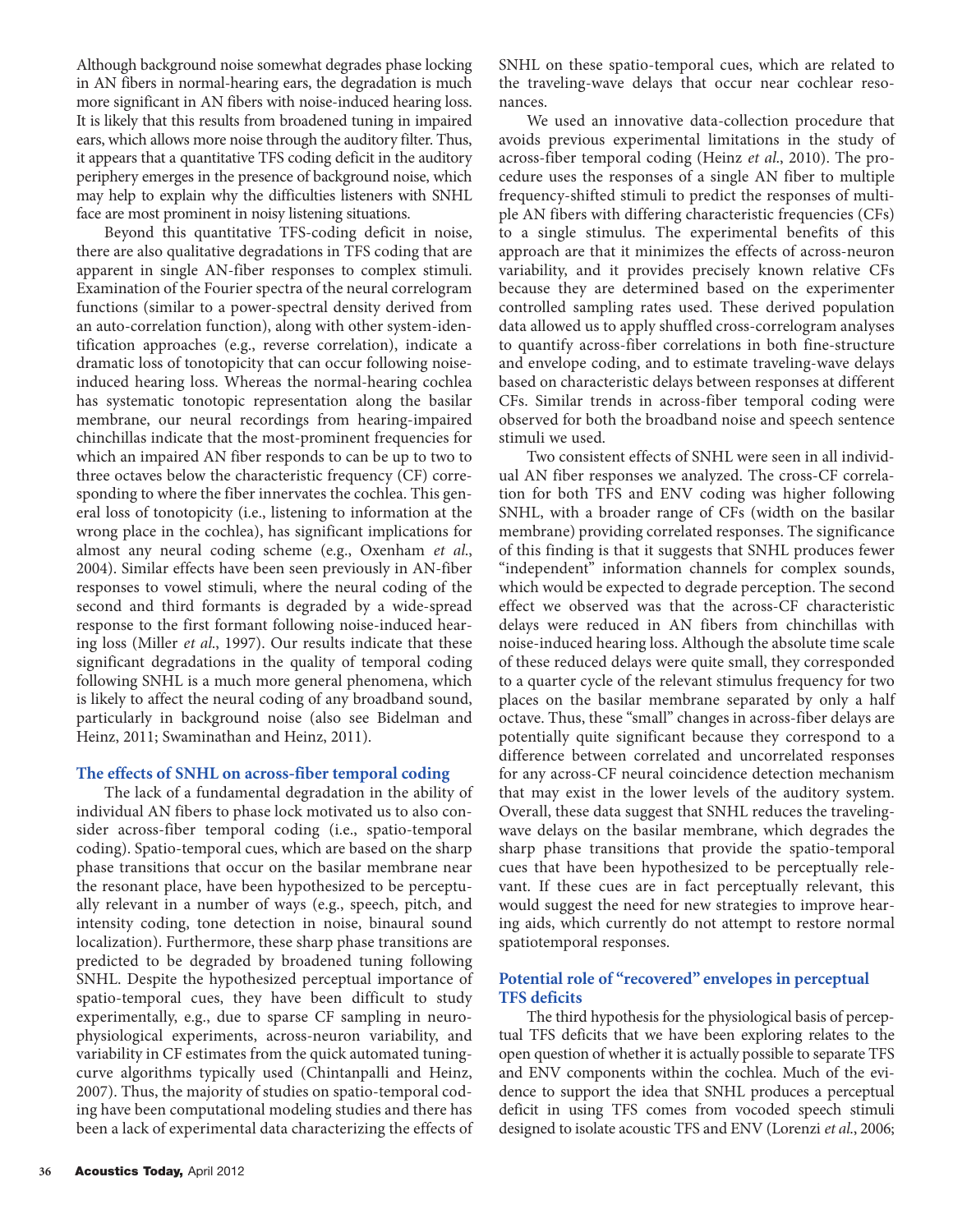Hopkins *et al.*, 2008). The physiological basis for these perceptual results is difficult to evaluate because narrowband cochlear filtering limits the ability to isolate fine-structure and envelope at the output of the cochlea. Specifically, interpretation of perceptual results using these specialized acoustic stimuli (e.g., TFS speech) relies on the assumption that envelope and fine-structure can be isolated at the output of the cochlea. However, narrowband cochlear filtering imposes constraints on isolating a sound's fine-structure from its envelope (Ghitza, 2001), as predicted by several signal processing theorems (Voelcker, 1966; Rice, 1973; Logan, 1977). Thus, proper interpretation of the perceptual salience of TFS cues must include consideration of the fact that acoustic TFS not only produces true neural TFS cues, but also recovered envelope cues (see Fig. 3). In other words, acoustic TFS cues can produce useful temporal coding at the output of the cochlea in two ways: (1) AN responses synchronized to stimulus fine structure itself ("true TFS"), and (2) AN responses synchronized to stimulus envelope (i.e., "recovered envelopes," which are created by narrowband cochlear filters). These recovered neural ENV cues arise when broadband TFS signals are passed through narrowband cochlear filters, which perform an FM-to-AM conversion such that their outputs "recover" ENV patterns that are correlated with the ENV patterns from the original stimulus. It is then difficult to interpret whether observed perceptual effects related to acoustic TFS cues are truly based on neural TFS coding, or perhaps based on neural ENV cues. Of course, the answer to this question is critical for the translational implications of studies demonstrating perceptual TFS deficits.

We have been exploring this issue through a coordinated use of neurophysiological, perceptual, and computationalmodeling approaches. Based on previous perceptual studies showing that recovered envelopes can contribute to the perception of TFS cues for speech in quiet conditions (Zeng *et al.*, 2004; Gilbert and Lorenzi, 2006), we collected neural data



*Fig. 3. Theoretical framework for evaluating the neural basis for the perceptual salience of acoustic temporal fine-structure (TFS) and envelope (ENV) cues. Acoustic TFS can produce recovered ENV cues at the output of the cochlea in addition to true neural TFS cues. Recovered envelopes arise due to narrowband cochlear filtering (\*; Ghitza, 2001), and therefore are reduced or not present in listeners with sensorineural hearing loss or in cochlear-implant patients. Thus, caution is required in applying perceptual results from normal-hearing listeners to the design of auditory prostheses. (Figure is taken from Heinz and Swaminathan (2009), with permission from Springer-Verlag and the Association for Research in Otolaryngology.)*



*Fig. 4. A computational auditory-nerve (AN) model predicts spike-train responses of a single AN fiber to an acoustic stimulus. The characteristic frequency (CF) of the fiber, as well as the degree of inner-hair-cell (C<sub>IHC</sub>) and outer-hair-cell (C<sub>OHC</sub>) dysfunction can be specified. This model has been tested against physiological data from animals with normal hearing or with noise-induced hearing loss. We used this model to predict neural temporal fine-structure TFS and ENV coding in response to the same vocoded speech stimuli for which consonant identification was measured in human listeners. Results suggest that recovered neural ENV cues from acoustic TFS cues provide important information for speech perception in noise. Predictions with OHC dysfunction suggest that these recovered ENV cues are reduced following sensorineural hearing loss (SNHL). (Figure modified with permission from Zilany and Bruce (2006). Copyright 2006, American Institute of Physics.)*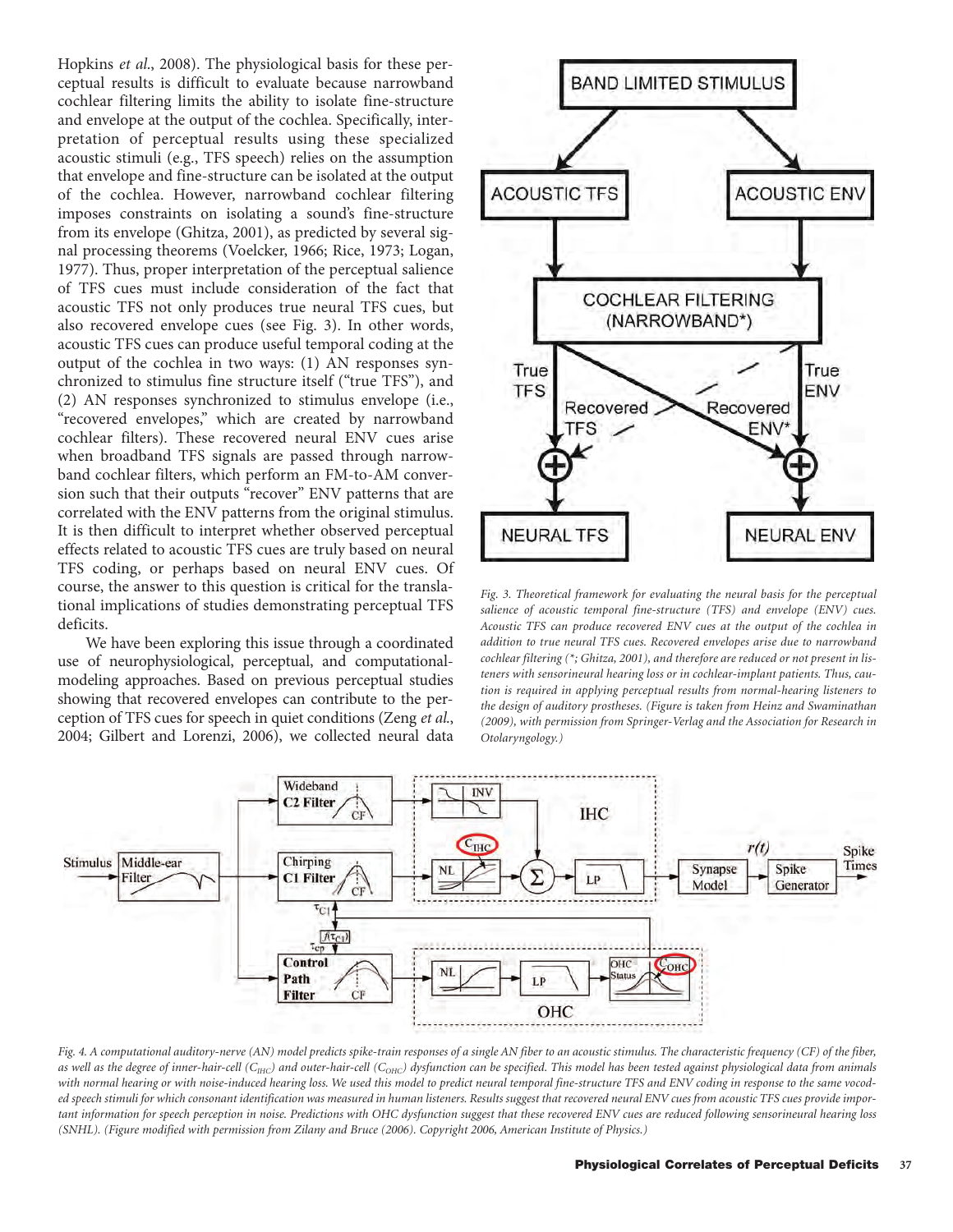from chinchillas to demonstrate that recovered envelopes do in fact occur in actual AN responses (Heinz and Swaminathan, 2009). We used correlogram based neural cross-correlation metrics that we developed to quantify the fidelity of TFS and ENV coding in AN responses to the same types of vocoded speech stimuli that have been used in the perceptual studies. Although these data provided physiological evidence that recovered ENV cues do occur at the output of the cochlea, these data alone did not allow us to evaluate the perceptual relevance of these recovered ENV cues directly.

Jayaganesh Swaminathan addressed this issue directly in his PhD dissertation through a coordinated neural modeling and perceptual study, which allowed him to evaluate quantitatively the relative perceptual salience of neural TFS and ENV cues for speech perception in noise (Swaminathan, 2010). His psycho-physiological approach involved (1) the measurement of consonant identification in normal-hearing listeners, and (2) the prediction of neural TFS and ENV coding based on a physiological auditory-nerve model (Swaminathan and Heinz, 2012). By comparing the effects of signal-to-noise ratio on the measured perception and predicted neural coding using the same set of vocoder speech stimuli, he was able to quantify the relative contributions of neural ENV and TFS to the perception of noise-degraded speech. A range of five different vocoder types were used to represent 16 consonants spoken by four speakers in the presence of speech-shaped background noise. This range of vocoders provided a range of stimulus conditions for which true TFS, true ENV, and recovered ENV cues were present (Fig. 3). The computational AN model used (Fig. 4) has been validated against neurophysiological singleunit responses to stimuli ranging from simple tones to broadband noise to speech stimuli (Zilany and Bruce, 2006; 2007), and has been used in a number of applications related to SNHL (Heinz, 2010).

Regression models were used to predict consonant identification based on the neural coding of TFS and ENV (quantified using our neural cross-correlation coefficients). Separate models were used for positive and negative SNRs to evaluate the commonly held hypothesis that the relative salience of ENV and TFS differs in quiet and noisy conditions. The significance of the individual model terms, along with the TFS x ENV interaction term, allowed us to evaluate the perceptual salience of the different types of neural coding. Overall, our psycho-physiological analyses suggested that TFS cues play a less important role than has been suggested from acoustical and psychoacoustical studies. Psychoacoustic analyses alone (present and previous) suggest that speech perception in noise is primarily supported by TFS cues. In contrast, relating neural coding to measured speech identification demonstrated that (1) neural ENV is a primary cue for speech perception, even in degraded listening conditions, and (2) neural TFS does contribute in degraded listening conditions (less by itself and more through an interaction with ENV), but rarely as the primary cue. Differences in conclusions between psycho-acoustical and psycho-physiological analyses are likely due to cochlear signal processing that transforms TFS and ENV coding (e.g., recovered envelopes, Fig. 3) in normal-hearing ears. Interestingly, our computational modeling has also predicted that recovered

envelope coding is degraded with OHC damage (Heinz and Swaminathan, 2009), and thus these cochlear transformations are likely to be different in impaired ears.

# **Translational significance for hearing aids and cochlear implants**

In summary, although it is always difficult to relate physiological and perceptual effects in a quantitative manner, this article illustrates several approaches that we have been taking to address the currently active debate regarding the role of TFS cues in perception, particularly for listeners with SNHL. By evaluating the physiological bases for perceptual effects, the translational implications of the observed perceptual TFS deficits can be better understood. Although the recent perceptual studies suggesting a reduced ability to use TFS cues following SNHL could be taken to suggest AN-fiber phase locking is reduced following SNHL, our results suggest that the fundamental ability of AN fibers to encode TFS is not degraded following SNHL for either simple or complex sounds. Thus, a straightforward interpretation from perceptual studies that hearing aids simply need to overcome degraded TFS coding strength in AN fibers would appear to be misguided. However, other "TFS coding" deficits were observed in impaired AN responses (e.g., degraded TFS quantity in noise, as well as degraded TFS quality in terms of loss of tonotopicity, degraded spatio-temporal (across-CF) coding, and reduction of recovered ENV cues). Each of these effects provides alternative interpretations of the perceptual TFS deficits, and provide insights into the limitations of current hearing aids as well as potential strategies for improving hearing aids.

Our findings on the relative perceptual importance of ENV and TFS cues for speech perception in noise also have important potential implications for the development of improved strategies for cochlear implant (CI) signal processing. These implications can be understood by considering each of the regression-model terms (ENV, TFS, and ENV x TFS) with respect to current CI technology. The finding that neural ENV was a primary contributor to speech perception in quiet and in noise is actually quite promising because CIs are currently able to provide ENV directly to the AN. However, an important distinction is that CIs currently provide a*coustic ENV*, rather than *neural ENV*. The finding that neural TFS alone was rarely the primary cue for speech perception, even in noise is also encouraging since CIs are currently unable to provide neural TFS. In fact, our results suggest that if neural TFS alone could be provided, speech perception in steady noise would likely be no better than a CI providing neural ENV alone. The last finding, that the interaction term (ENV x TFS) was also significant for speech perception in noise, implies that when TFS does contribute it does so primarily in the presence of neural ENV cues. This suggests that if TFS were able to be provided in future technology, an important design constraint must be that TFS be provided in a way that does not disrupt neural ENV coding.

Our hope is that this work as a whole will contribute to the long-term goal of improving the daily lives of people with hearing loss through the application of physiological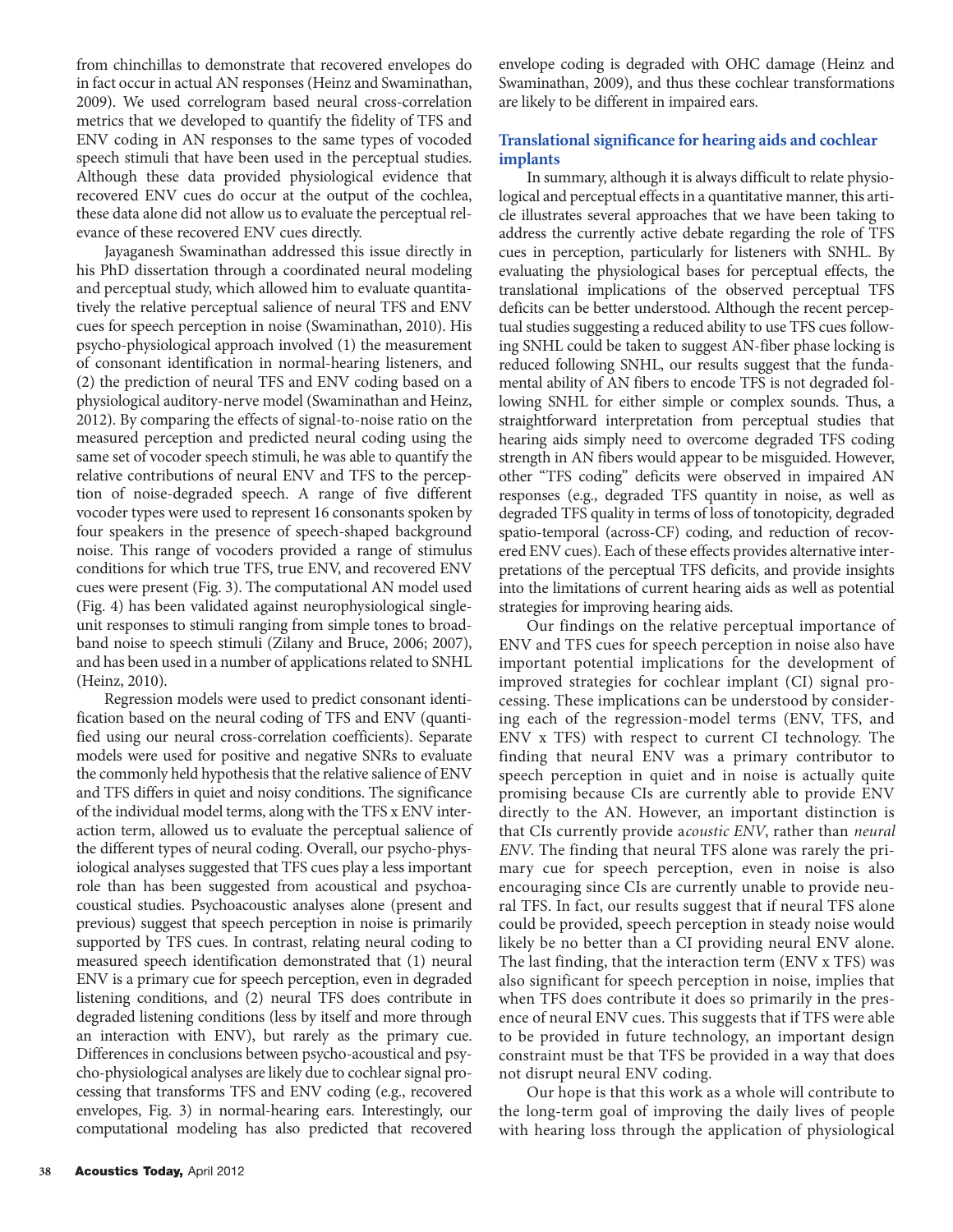knowledge to the diagnosis and rehabilitation of sensorineural hearing loss.**AT**

#### **References**

- Bidelman, G. M., and Heinz, M. G. (**2011**). "Auditory-nerve responses predict pitch attributes related to musical consonancedissonance for normal and impaired hearing," J. Acoust. Soc. Am. **130**, 1488–1502.
- Chintanpalli, A., and Heinz, M. G. (**2007**). "The effect of auditorynerve response variability on estimates of tuning curves," J. Acoust. Soc. Am. **122**, EL203–EL209.
- Ghitza, O. (**2001**). "On the upper cutoff frequency of the auditory critical-band envelope detectors in the context of speech perception," J. Acoust. Soc. Am. **110**, 1628–1640.
- Gilbert, G., and Lorenzi, C. (**2006**). "The ability of listeners to use recovered envelope cues from speech fine structure," J. Acoust. Soc. Am. **119**, 2438–2444.
- Harrison, R. V., and Evans, E. F. (**1979**). "Some aspects of temporal coding by single cochlear fibres from regions of cochlear hair cell degeneration in the guinea pig," Arch. Otorhinolaryngol. **224**, 71–78.
- Heinz, M. G. (**2010**). "Computational Modeling of Sensorineural Hearing Loss," in *Computational Models of the Auditory System*, edited by R. Meddis, E. A. Lopez-Poveda, A. N. Popper, and R. R. Fay (Springer, New York), pp. 177–202.
- Heinz, M. G., and Swaminathan, J. (**2009**). "Quantifying envelope and fine-structure coding in auditory-nerve responses to chimaeric speech," J. Assoc. Res. Otolaryngol. **10**, 407–423.
- Heinz, M. G., Swaminathan, J., Boley, J. D., and Kale, S. (**2010**). "Across-fiber coding of temporal fine-structure: Effects of noiseinduced hearing loss on auditory-nerve responses," in *The Neurophysiological Bases of Auditory Perception*, edited by E. A. Lopez-Poveda, A. R. Palmer, and R. Meddis (Springer, New York), pp. 621–630.
- Heinz, M. G., and Young, E. D. (**2004**). "Response growth with sound level in auditory-nerve fibers after noise-induced hearing loss," J. Neurophysiol. **91**, 784–795.
- Hopkins, K., and Moore, B. C. (**2007**). "Moderate cochlear hearing loss leads to a reduced ability to use temporal fine structure information," J. Acoust. Soc. Am. **122**, 1055–1068.
- Hopkins, K., Moore, B. C., and Stone, M. A. (**2008**). "Effects of moderate cochlear hearing loss on the ability to benefit from temporal fine structure information in speech," J. Acoust. Soc. Am. **123**, 1140–1153.
- Joris, P. X. (**2003**). "Interaural time sensitivity dominated by cochlea-induced envelope patterns," J. Neurosci. **23**, 6345–6350.
- Kale, S., and Heinz, M. G. (**2010**). "Envelope coding in auditory nerve fibers following noise-induced hearing loss," J. Assoc. Res. Otolaryngol. **11**, 657–673.
- Kujawa, S. G., and Liberman, M. C. (**2009**). "Adding insult to injury: cochlear nerve degeneration after "temporary" noise-induced hearing loss," J. Neurosci. **29**, 14077–14085.
- Liberman, M. C., and Dodds, L. W. (**1984**). "Single-neuron labeling and chronic cochlear pathology. III. Stereocilia damage and alterations of threshold tuning curves," Hearing Res. **16**, 55–74.
- Liberman, M. C., Gao, J., He, D. Z., Wu, X., Jia, S., and Zuo, J. (**2002**). "Prestin is required for electromotility of the outer hair cell and for the cochlear amplifier," Nature **419**, 300–304.
- Logan, B. F., Jr. (**1977**). "Information in the zero crossings of bandpass signals," Bell Syst. Tech. J. **56**, 487–510.
- Lorenzi, C., Gilbert, G., Carn, H., Garnier, S., and Moore, B. C. (**2006**). "Speech perception problems of the hearing impaired reflect inability to use temporal fine structure," Proc. Natl. Acad. Sci. USA **103**, 18866–18869.
- Louage, D. H., Van Der Heijden, M., and Joris, P. X. (**2004**). "Temporal properties of responses to broadband noise in the auditory nerve," J. Neurophysiol. **91**, 2051–2065.
- Miller, R. L., Schilling, J. R., Franck, K. R., and Young, E. D. (**1997**). "Effects of acoustic trauma on the representation of the vowel /ε/ in cat auditory nerve fibers," J. Acoust. Soc. Am. **101**, 3602–3616.
- Moore, B. C. J., and Glasberg, B. R. (**1987**). "Factors affecting thresholds for sinusoidal signals in narrow-band maskers with fluctuating envelopes," J. Acoust. Soc. Am. **82**, 69–79.
- Moore, B. C. J., Glasberg, B. R., and Hopkins, K. (**2006**). "Frequency discrimination of complex tones by hearing-impaired subjects: Evidence for loss of ability to use temporal fine structure," Hearing Res. **222**, 16–27.
- Moore, B. C. J., Peters, R. W., and Stone, M. A. (**1999**). "Benefits of linear amplification and multichannel compression for speech comprehension in backgrounds with spectral and temporal dips," J. Acoust. Soc. Am. **105**, 400–411.
- Nie, K. B., Stickney, G., and Zeng, F. G. (**2005**). "Encoding frequency modulation to improve cochlear implant performance in noise," IEEE Trans. Biomed. Eng. **52**, 64–73.
- Oxenham, A. J., Bernstein, J. G., and Penagos, H. (**2004**). "Correct tonotopic representation is necessary for complex pitch perception," Proc. Natl. Acad. Sci. USA **101**, 1421–1425.
- Peters, R. W., Moore, B. C., and Baer, T. (**1998**). "Speech reception thresholds in noise with and without spectral and temporal dips for hearing-impaired and normally hearing people," J. Acoust. Soc. Am. **103**, 577–587.
- Qin, M. K., and Oxenham, A. J. (**2005**). "Effects of envelopevocoder processing on F0 discrimination and concurrent-vowel identification," Ear. Hearing **26**, 451–460.
- Rice, S. O. (**1973**). "Distortion produced by band limitation of an FM wave," Bell Syst. Tech. J. **52**, 605–626.
- Robles, L., and Ruggero, M. A. (**2001**). "Mechanics of the mammalian cochlea," Physiological reviews **81**, 1305–1352.
- Rubinstein, J. T., Wilson, B. S., Finley, C. C., and Abbas, P. J. (**1999**). "Pseudospontaneous activity: Stochastic independence of auditory nerve fibers with electrical stimulation," Hearing Res. **127**, 108–118.
- Sachs, M. B., Bruce, I. C., Miller, R. L., and Young, E. D. (**2002**). "Biological basis of hearing-aid design," Ann. Biomed. Eng. **30**, 157–168.
- Schooneveldt, G. P., and Moore, B. C. (**1987**). "Comodulation masking release (CMR): Effects of signal frequency, flankingband frequency, masker bandwidth, flanking-band level, and monotic versus dichotic presentation of the flanking band," J. Acoust. Soc. Am. **82**, 1944–1956.
- Shannon, R. V., Zeng, F. G., Kamath, V., Wygonski, J., and Ekelid, M. (**1995**). "Speech recognition with primarily temporal cues," Science **270**, 303–304.
- Smith, Z. M., Delgutte, B., and Oxenham, A. J. (**2002**). "Chimaeric sounds reveal dichotomies in auditory perception," Nature **416**, 87–90.
- Swaminathan, J. (**2010**). *The Role of Envelope and Temporal Fine Structure in the Perception of Noise Degraded Speech* (Purdue University, West Lafayette, IN).
- Swaminathan, J., and Heinz, M. G. (**2011**). "Predicted effects of sensorineural hearing loss on across-fiber envelope coding in the auditory nerve," J. Acoust. Soc. Am. **129**, 4001–4013.
- Swaminathan, J., and Heinz, M. G. (**2012**). "Psychophysiological analyses demonstrate the importance of neural envelope coding for speech perception in noise," J. Neurosci. **32**, 1747–1756.
- Voelcker, H. B. (**1966**). "Towards a unified theory of modulation. I. phase-envelope relationships," Proc. IEEE **54**, 340–354.
- Woolf, N. K., Ryan, A. F., and Bone, R. C. (**1981**). "Neural phase-